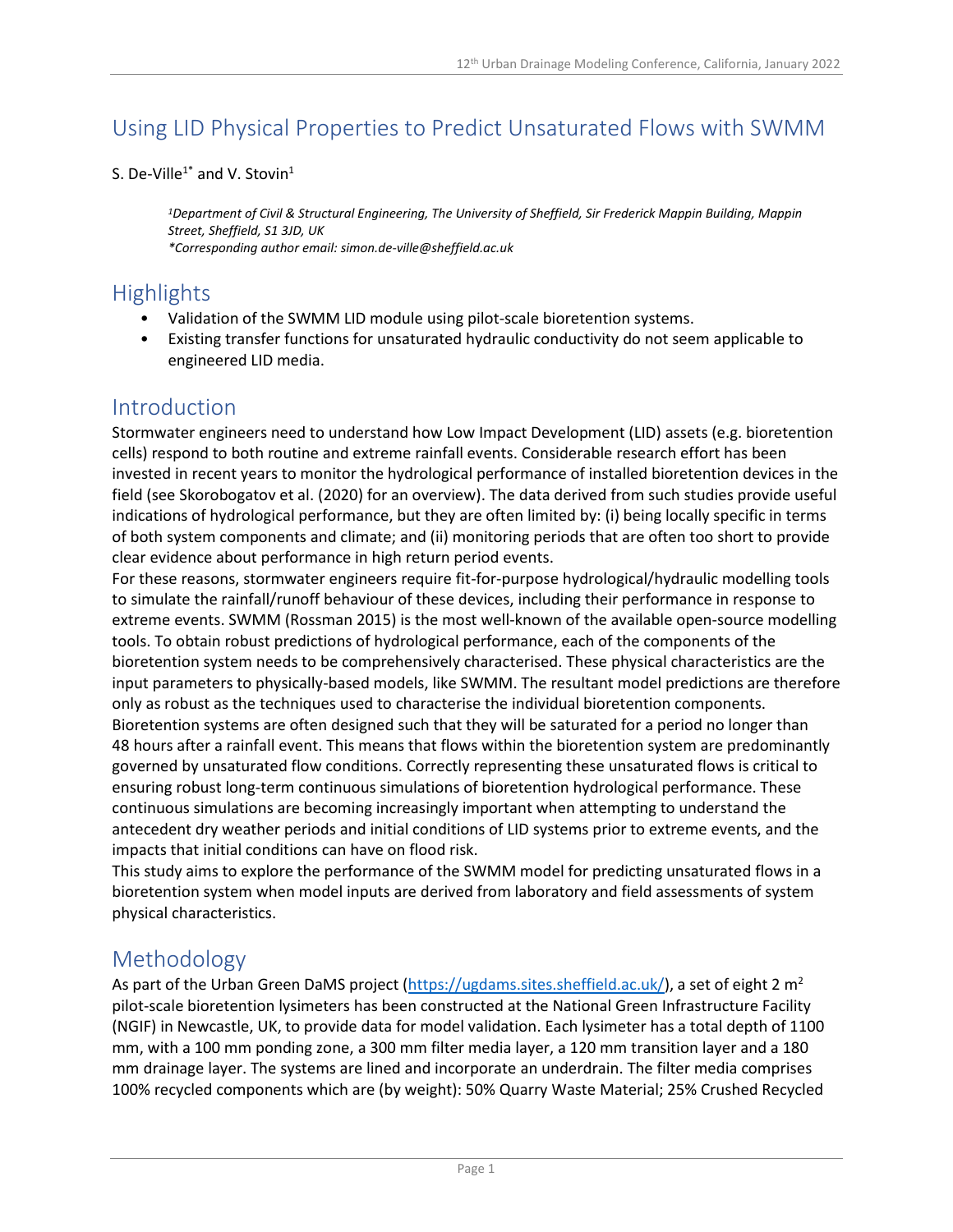Glass; 15% Green Waste Compost; and 10% Sugar-beet Washings (topsoil). The transition layer comprises 2 to 6 mm stone aggregate, whilst the drainage layer is 4 to 40 mm stone aggregate. Each lysimeter is monitored for inflow, outflow, soil volumetric water content and soil matric potential. Climate data is also collected to create estimates of potential evapotranspiration (PET) via the FAO-56 Penman Monteith method. There are four monoculture vegetation treatments (unvegetated, amenity grass, *Iris Sibirica*, and *Deschampsia Cespitosa*) and two outflow conditions (unrestricted and greenfield runoff rate restriction). The systems have been monitored since August  $1<sup>st</sup>$  2020. The data presented here is from July 2021. The lysimeters are currently only receiving incident rainfall as inflow. A more complete overview is presented in Green et al. (2021).

SWMM version 5.1.015 was used to predict the performance of the pilot-scale bioretention systems. The parameters used to define the bioretention system were based on the design specification, whilst physical properties of the fill and drainage media were derived through lab characterisation or in-situ testing (De-Ville et al. 2021). Conductivity slope and suction head were both derived from physical properties using transfer functions presented in the SWMM Manual (Rossman 2015). Drain outflow was modelled as entirely unrestricted, as outflow travel times from the system to outflow measurement devices were found to be shorter than the 5-minute model timestep. Rainfall data collected at NGIF in July 2021 was applied to the simulated systems using a 5-minute timestep, whilst PET data was input at a 15-minute timestep.

## Results and discussion

Figure 1A presents the inflow and outflow data for a single pilot-scale bioretention system for the month of July 2021. A total of 116 l of inflow was recorded, with 54.5 l of recorded underdrain outflow. This high level of retention for a bioretention system is due to the system only receiving incident rainfall. SWMM predictions of outflow (also shown in Figure 1A) are clearly not coincident with the observed outflow, although overall volumetric performance is within 16% of observed data. This discrepancy could be a function of uncertainty in characterised parameter values arising from the highly heterogenous fill media and/or simplifications of hydrological process within the SWMM model. Figure 1B focuses on one week of inflow and outflow data from the  $4<sup>th</sup>$  of July to show the dynamic outflow response. It is clearly demonstrated that SWMM overpredicts outflow rates most of the time whilst underpredicting peak flows. There is also an apparent minimum drainage rate of the system imposed by the SWMM model (0.0502 l/5 min) which is much greater than the lowest observed flow rates. This minimum rate is dictated by the value of unsaturated hydraulic conductivity (*K*) at the fill media's field capacity (Figure 1C). Below field capacity drainage is assumed to not occur, hence the sharp reduction in outflow from 0.05 to 0 l/5 min in Figure 1B. Existing transfer functions in SWMM use saturated hydraulic conductivity (*Ksat*) and particle size data to predict the unsaturated hydraulic conductivity function. The high saturated conductivity value of the bioretention fill media compared with conventional soils (from which much of the theory utilised in SWMM was derived) and the relatively shallow gradient of the conductivity function result in an elevated minimum drainage rate. A reworked approach to the existing conductivity function is required to replicate the exponential drainage tails seen in the observed outflow data. Other forms of hydraulic conductivity function have been explored by Peng et al. (2020) for LID media and these formulations could be applied within SWMM to better predict unsaturated flows.

## Conclusions and future work

Without extensive validation datasets, stormwater engineers have to trust that modelling tools available to them provide robust predictions of LID performance based on available system data. This study has introduced an experimental facility which is designed to generate validation datasets for bioretention